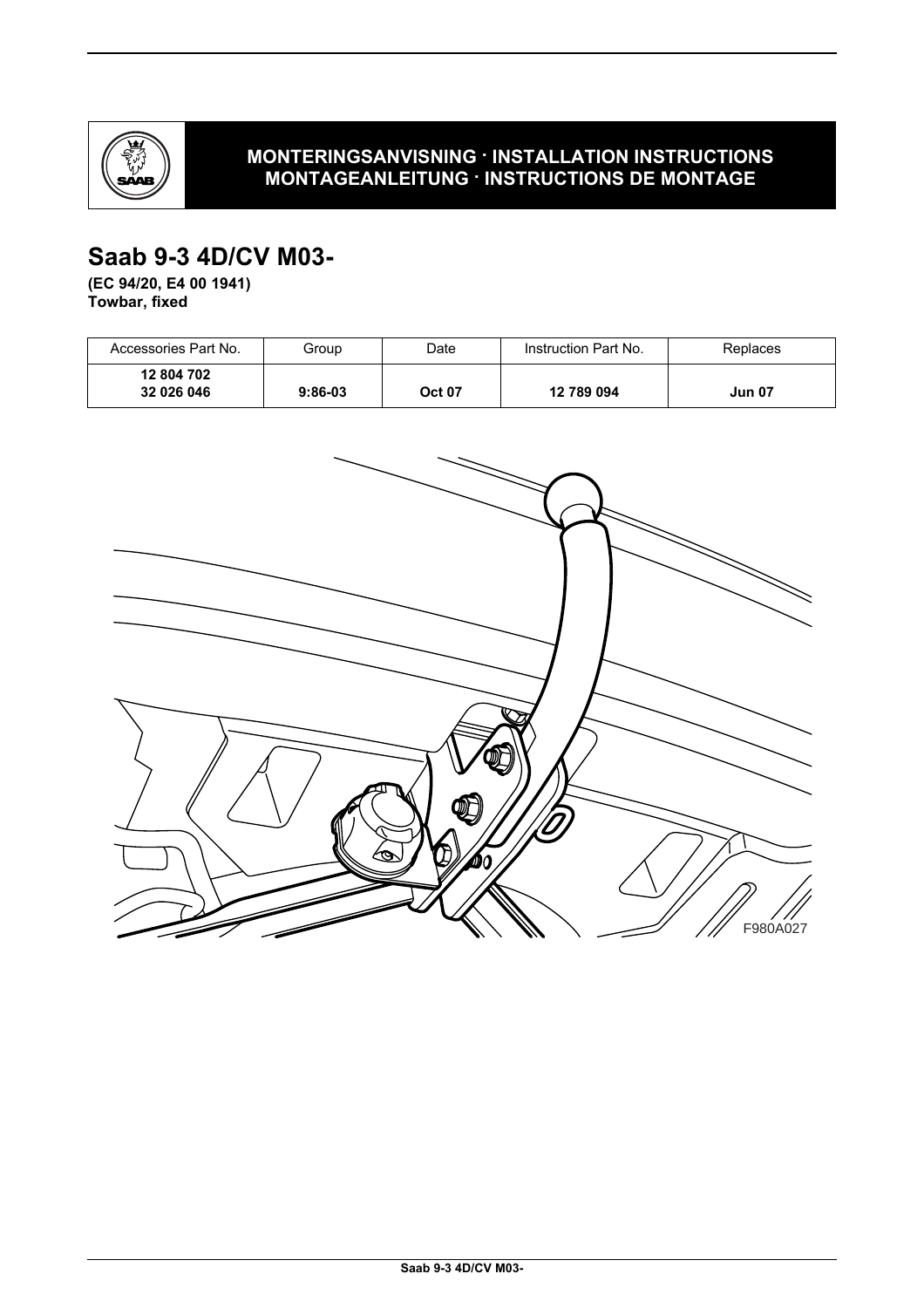

- 1 Body bracket
- 2 Ball unit
- 3 Screw (2)
- 4 Nut (x2)
- 5 Screw (x5)
- 6 Screw (2)
- 7 Nut (x5)
- 8 Socket holder plate
- 9 Reinforcing plate (x2)
- 10 Ball guard
- 11 Wiring harness (13-pin)
- 12 Screw (x3)
- 13 Nut (x3)
- 14 Cable tie (x4)
- 15 Electronic module
- 16 Fuse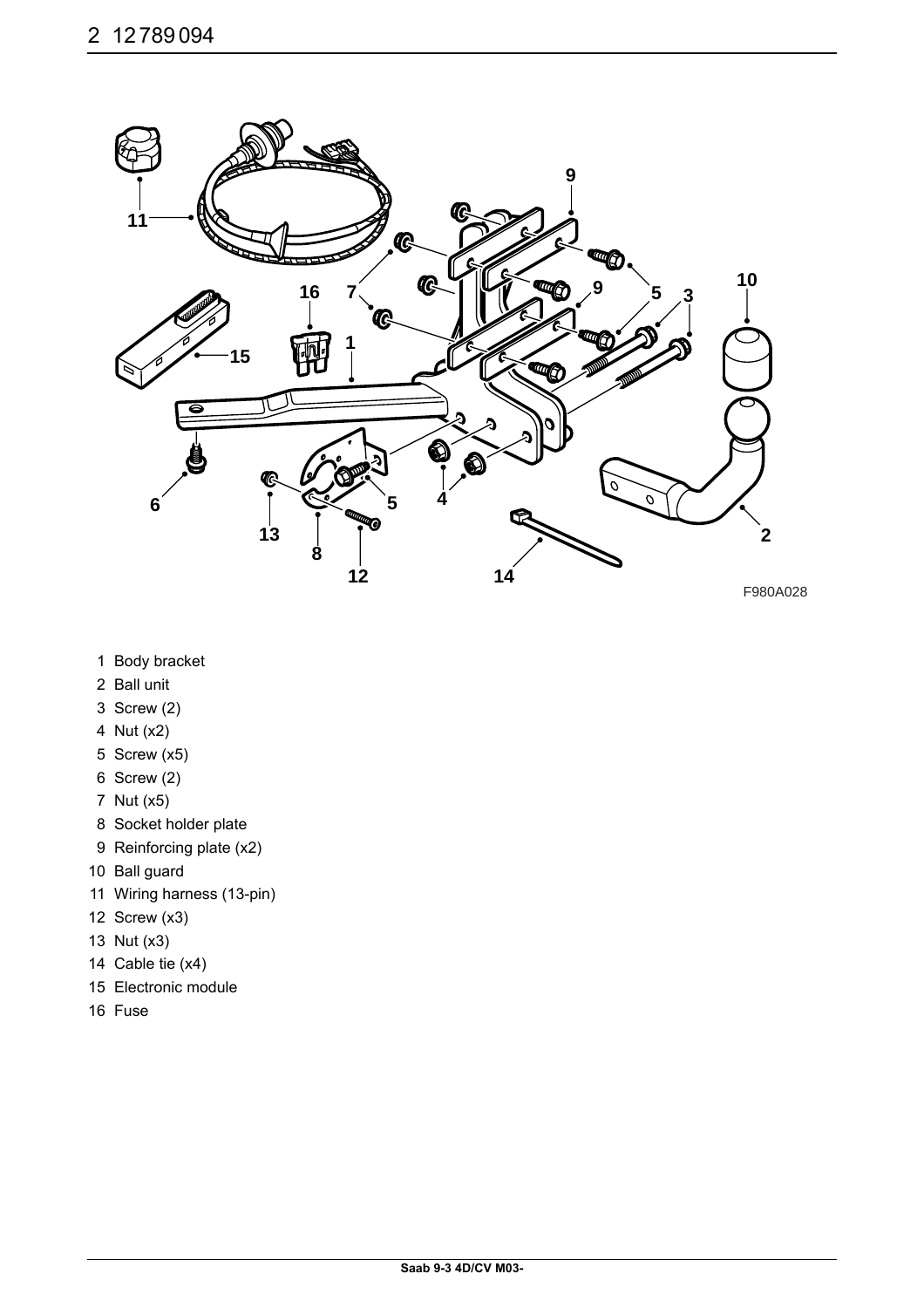## **Note**

Always check national legislation and regulations regarding mounting a towing bracket. Ensure that all requirements are complied with.

The towing bracket fulfils the requirements of 94/20/EEC.

## **Maximum permitted trailer weight:**

Braked trailer: 1600 kg (3500 lbs.)

Trailer without brakes: 50% of the towing vehicle's weight (vehicle in running order), but no more than 750 kg (1650 lbs).

**Max. permissible towball pressure:** 75 kg **Maximum D-value:** 8,91 kN

### **Important**

The car must be inspected after the towing bracket is mounted. Show these instructions at the inspection.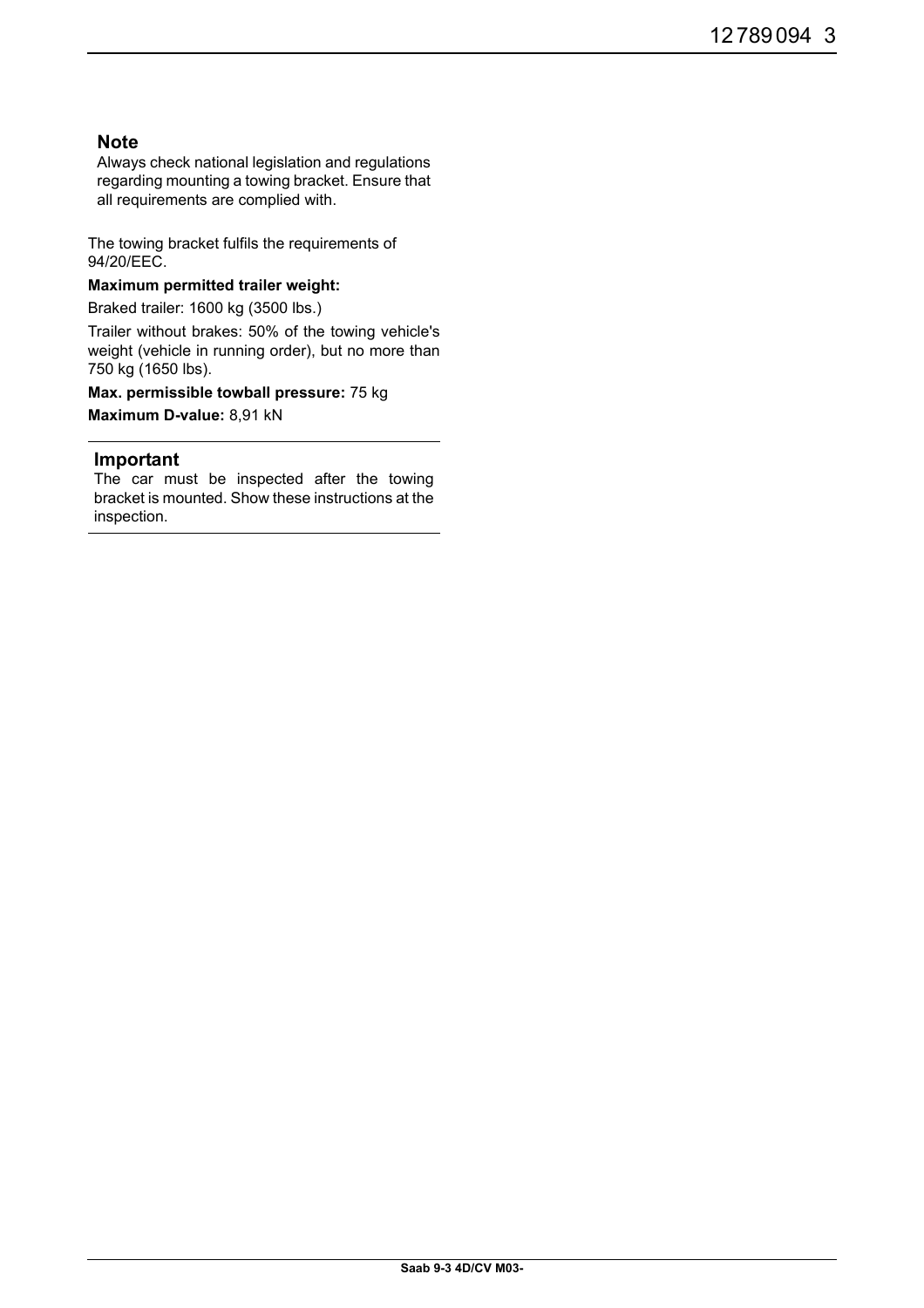

- 1 Raise the car.
- 2 Remove the two nuts holding the rear bumper air shield against the body and the two bolts holding the bumper shell against the wheel housings.
- 3 Lower the car and open the boot lid.

**CV:** Remove the carpet on the luggage compartment floor.

- 4 Remove the luggage compartment scuff plate.
- 5 **4D:** Remove the hatch in the luggage compartment left-hand side trim and lower the hatch on the right-hand side.
- 6 Remove the side scuff plate on the left-hand side.
- 7 Remove the clips for the left-hand side trim and fold the trim aside.

**CV:** Unhook the strap on the rear side of the side trim and remove the connector from the luggage compartment lighting. Remove the side trim.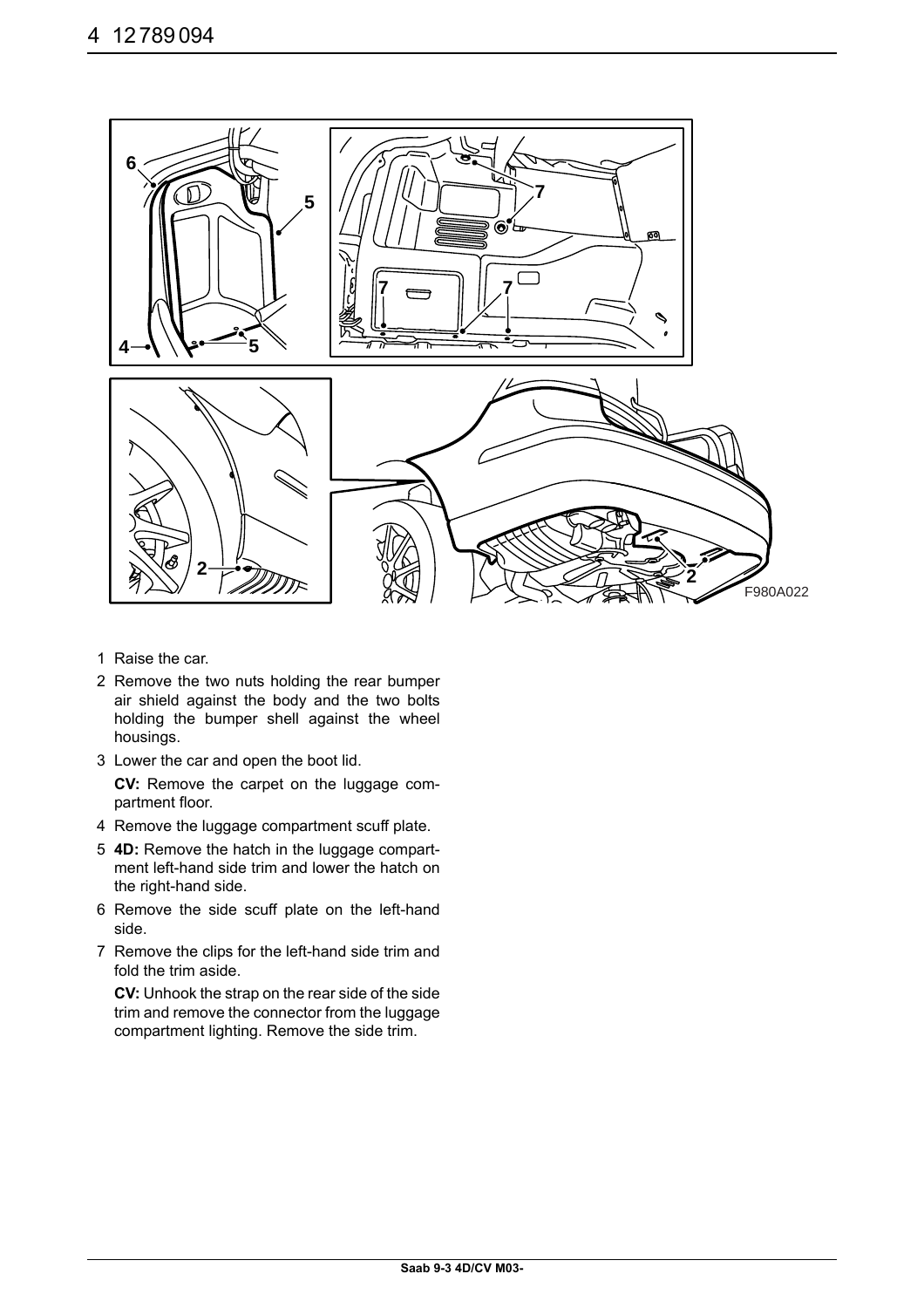

- 8 Remove the rear lamp clusters.
- 9 **SPA:** Unplug the connector.
- 10 Remove the bumper shell bolts that are located below the rear lamp clusters.
- 11 Remove the bumper bolts at the wheel housings.
- 12 Remove the bumper shell by pulling the sides outwards and then pulling the bumper shell rearwards.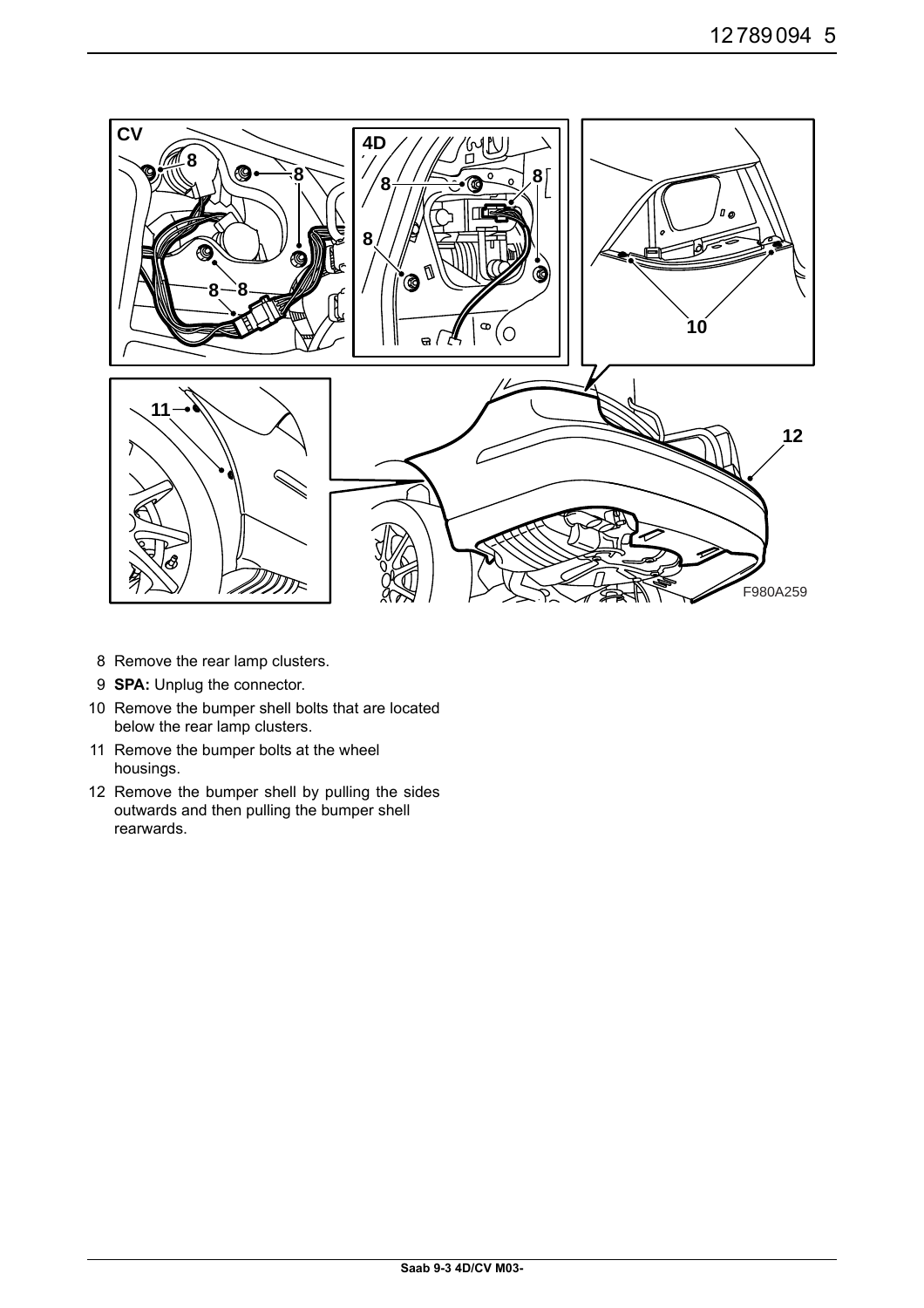

- 13 Secure the towbar with bolts and nuts together with the reinforcements in the four holes which are in the bumper member and raise the car.
- 14 Fasten the towing bracket in the floor under the spare wheel well.
- 15 Tighten the bumper member mountings against the body and the bolts and nuts holding the towing bracket against the bumper member and floor.

**Tightening torque, bumper member to body 50 Nm (37 lbf ft)**

**Tightening torque, towing bracket to bumper member 50 Nm (37 lbf ft)**

**Tightening torque, towing bracket to floor 50 Nm (37 lbf ft)**

16 Remove the rubber grommet.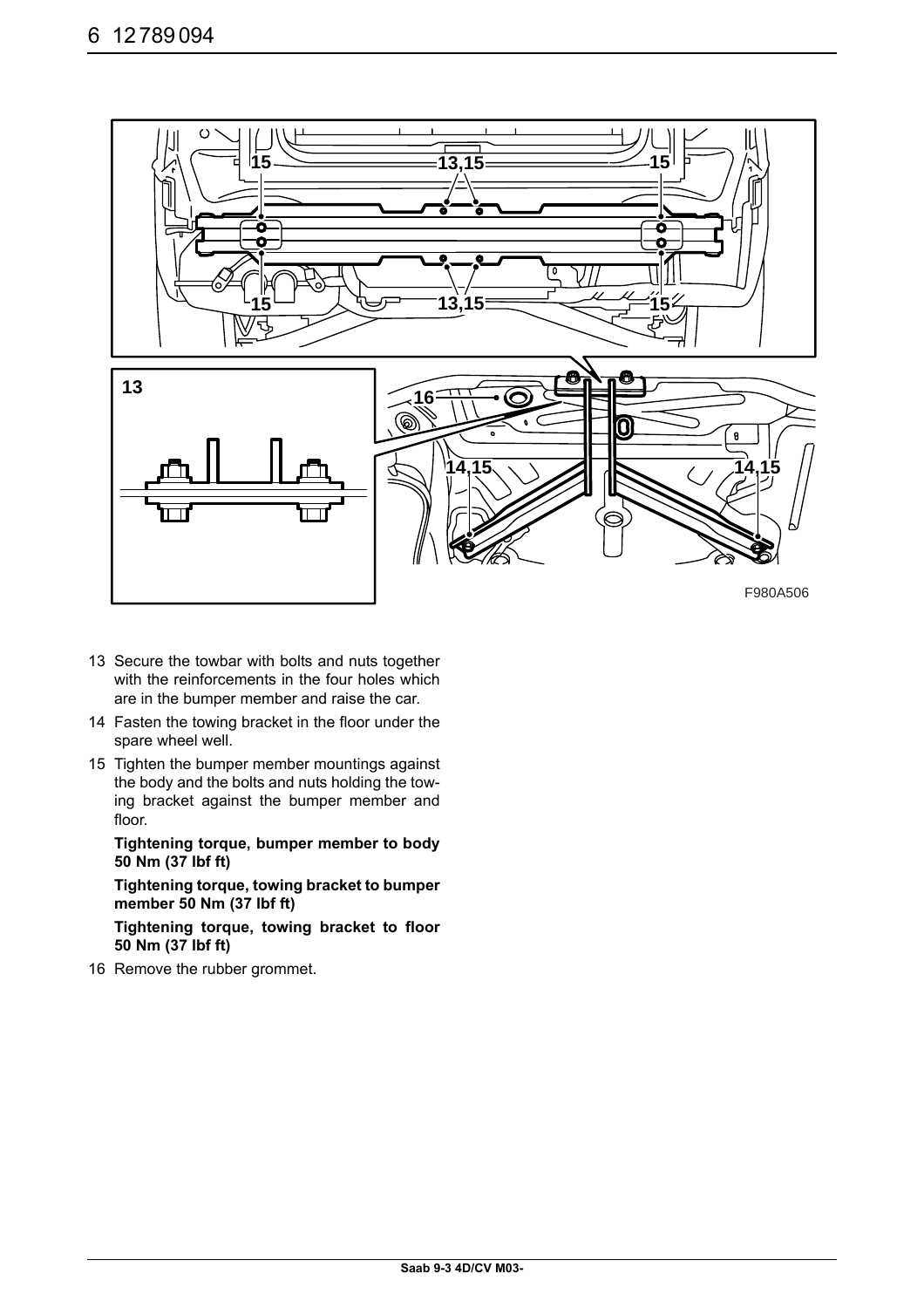

- 17 Insert the wiring harness through the hole in the body.
- 18 Fasten the wiring harness to the right-hand weld screw on the left-hand side of the towing bracket.
- 19 Fit the 13-pin connector to the connector holder plate. The cover should open upward.

#### **Important**

The seal between the connector and the connector holder plate must be correctly mounted and should not be folded in anywhere.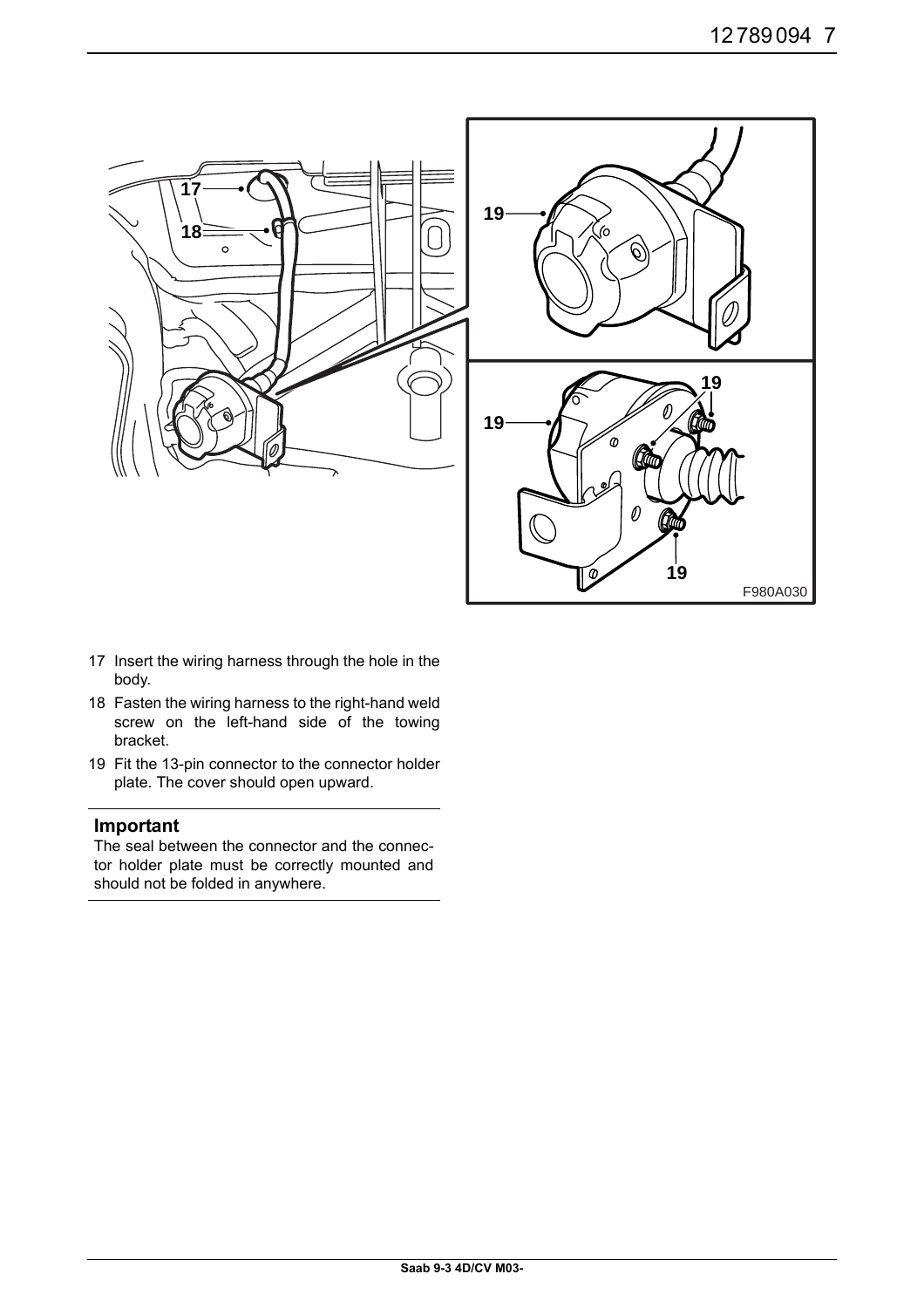



- 20 Lower the car and run the wiring harness along the other wiring harnesses towards the left-hand side of the car and to the REC.
- 21 Plug the wiring harness connector into the REC and secure the wiring harness with 4 cable ties.

#### **Important**

The blue/white (BU/WH) cable which is not connected in the connector must not be used, but must be secured together with the wiring harness in the nearest cable tie.

22 Fit the kit's electronic module in the REC and fit the fuse in position 8 in the REC.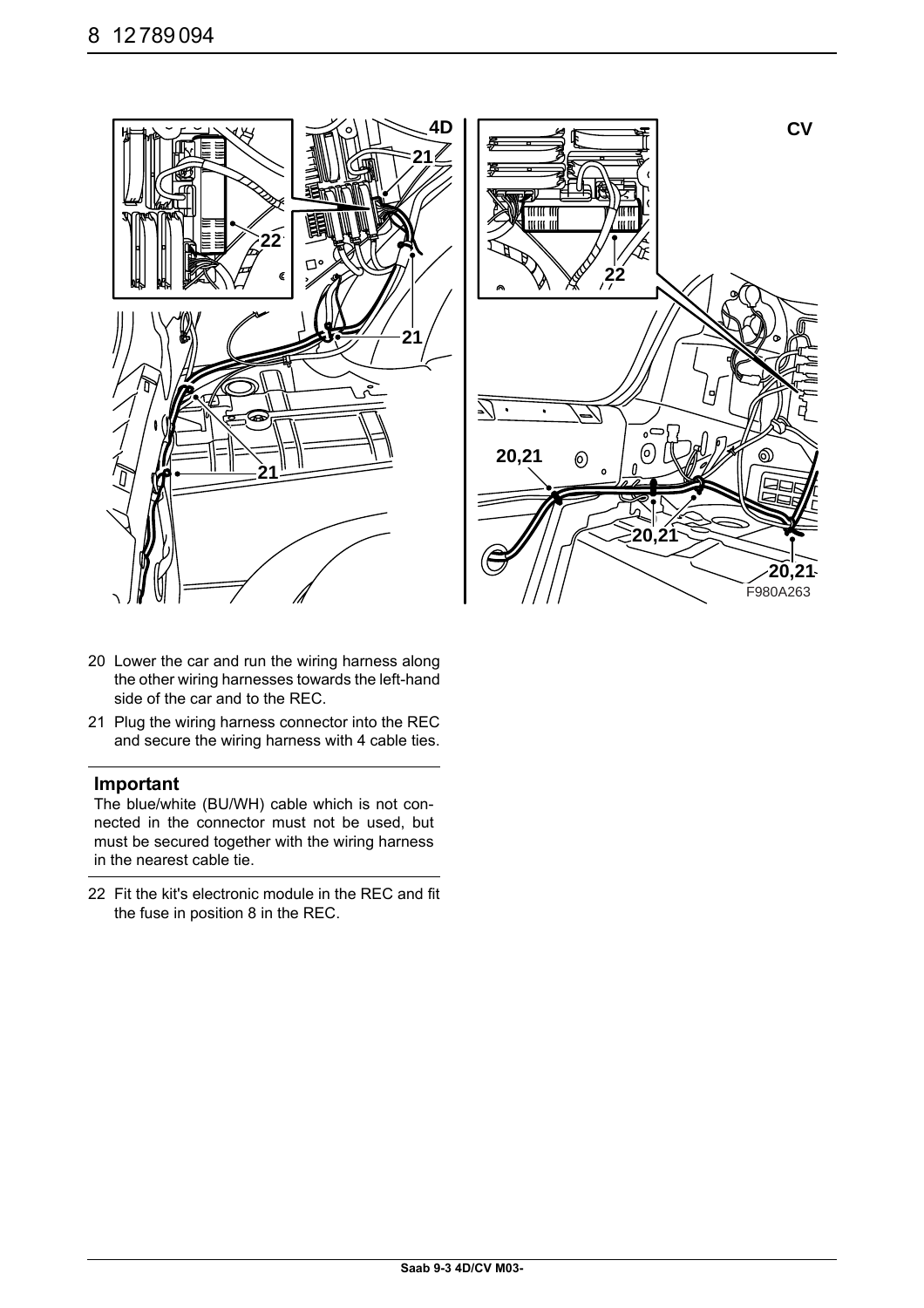

#### 23 **M03-07, cars without bumper skirt**

Cut/saw from the inside of the bumper, inside the reinforcement ribs in accordance with the marking (A).

## **WARNING**

Use of a saw and knife entails a risk of injury. Exercise caution when cutting. Check that the bumper shell is stably positioned before beginning to cut. Use personal protection equipment, such as protective gloves, safety goggles and hearing protection.

#### **Note**

The cut-out may need to be adapted to the towbar after fitting. Check that there is a small amount of play between towbar and bumper.

#### 24 **M03-07, cars with bumper skirt**

Cut/saw from the inside of the bumper, inside the reinforcement ribs in accordance with the marking (B).

# **WARNING**

Use of a saw and knife entails a risk of injury. Exercise caution when cutting. Check that the bumper shell is stably positioned before beginning to cut. Use personal protection equipment, such as protective gloves, safety goggles and hearing protection.

#### **Note**

The cut-out may need to be adapted to the towbar after fitting. Check that there is a small amount of play between towbar and bumper.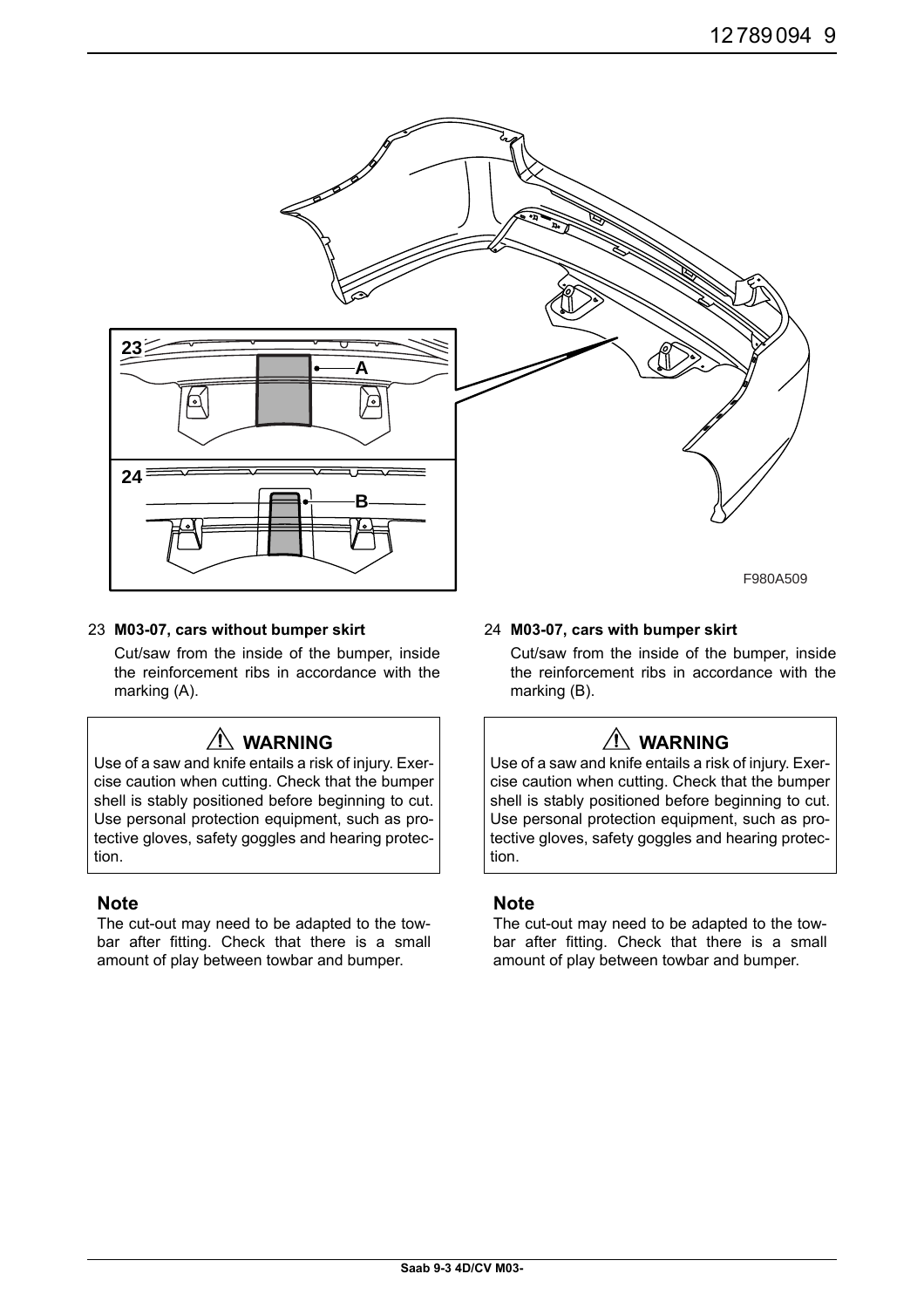

## 25 **M08, cars without bumper skirt**

Cut/saw from the inside of the bumper in accordance with the inner markings (A).

# **WARNING**

Use of a saw and knife entails a risk of injury. Exercise caution when cutting. Check that the bumper shell is stably positioned before beginning to cut. Use personal protection equipment, such as protective gloves, safety goggles and hearing protection.

## **Note**

The cut-out may need to be adapted to the towbar after fitting. Check that there is a small amount of play between towbar and bumper.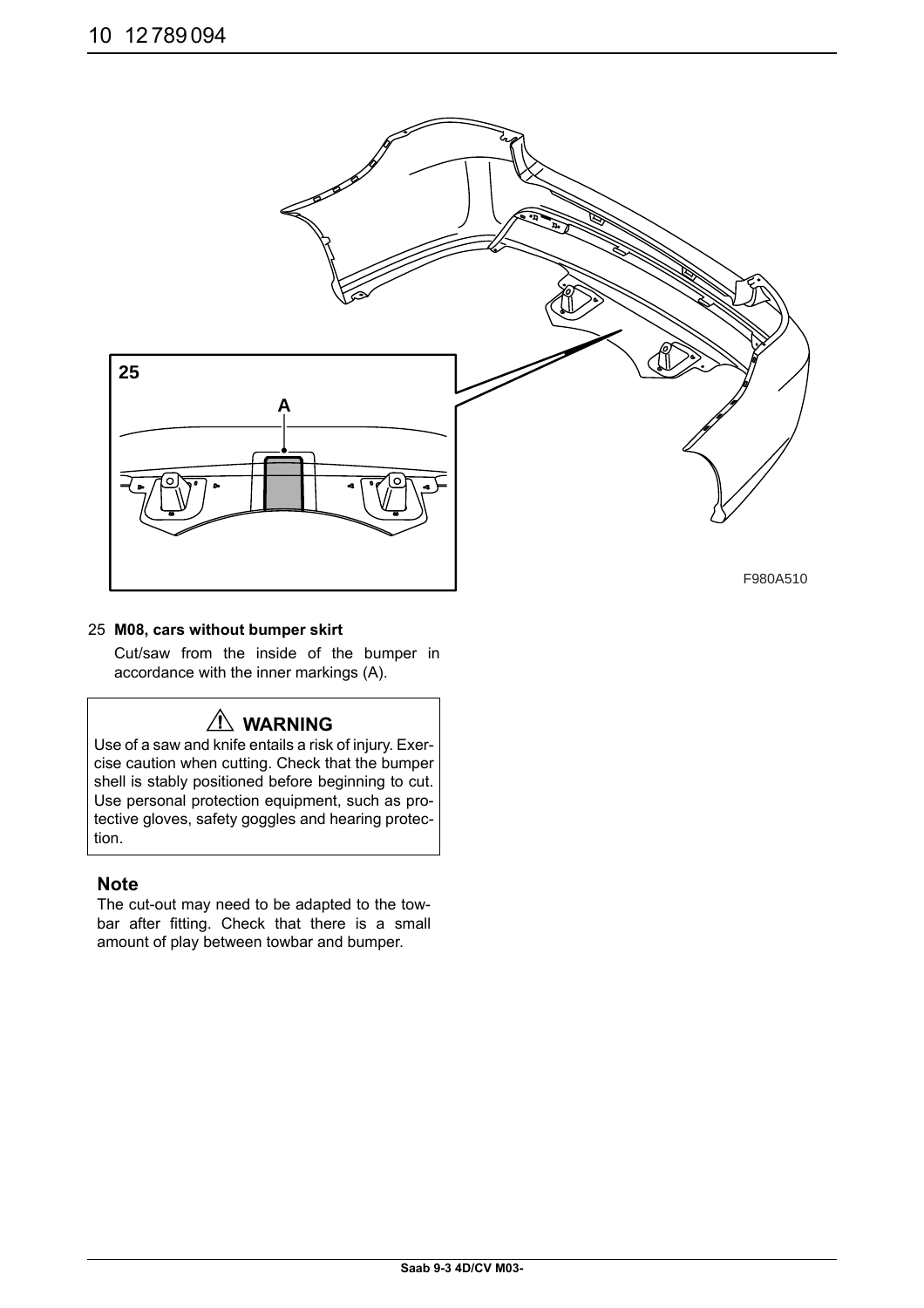

#### 26 **M08, cars with bumper skirt:**

26.1 Print out template 3 and cut out the template.

#### **Important**

Check that the size of the template corresponds with the specified dimensions after printing it out.

Create your own template if it is not possible to make the printout correspond with the specified dimensions.

## **Note**

Templates 1 and 2 are used for the detachable towbar and are not affected by these installation instructions.

- 26.2 Saw from the inside of the bumper in accordance with the inner markings up to (A).
- 26.3 Turn the bumper over.
- 26.4 Position template 3 (B) on the outside of the bumper skirt against the edge (C). Centre between the sawn grooves and draw around the template.

26.5 Saw from the outside of the bumper skirt in accordance with the marking (D).

# **WARNING**

Use of a saw and knife entails a risk of injury. Exercise caution when cutting. Check that the bumper shell is stably positioned before beginning to cut. Use personal protection equipment, such as protective gloves, safety goggles and hearing protection.

## **Note**

The cut-out may need to be adapted to the towbar after fitting. Check that there is a small amount of play between towbar and bumper.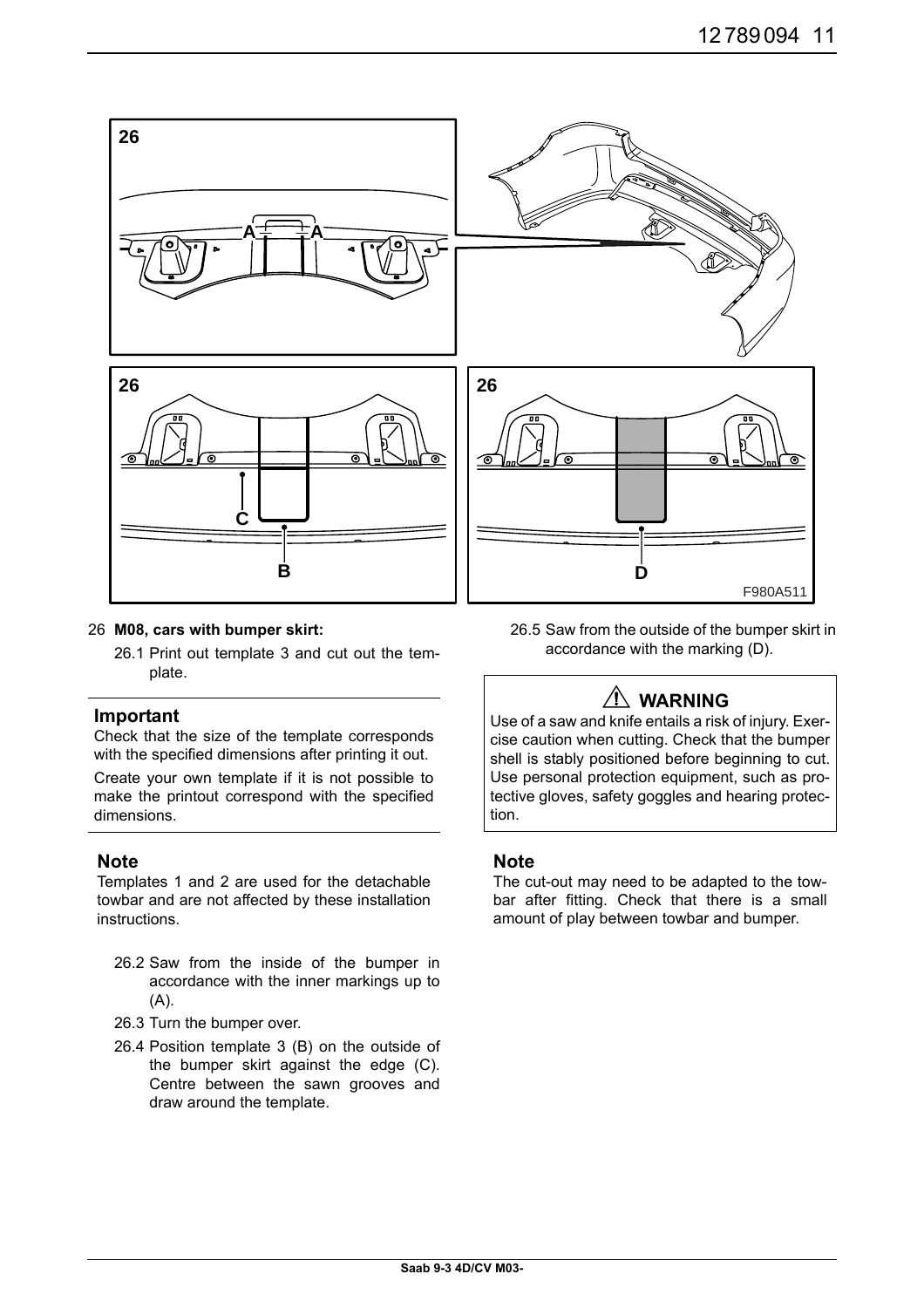

- 27 **SPA:** Insert and plug in the connector.
- 28 Fit in the two tabs of the bumper shell under the holders and the outer corners between the wheel arch liner and the mounting points at the wheel arches. Press the bumper shell into place.
- 29 Fit the bumper shell bolts that are located below the rear lamp clusters.
- 30 Fit the bumper bolts at the wheel housings.
- 31 Fit and connect the rear lamp clusters. Check the fit against the boot lid moulding.
- 32 Fit the left-hand side trim.

**CV:** Connect the luggage compartment lighting and hook the strap on.

- 33 Fit the side scuff plate on the left-hand side.
- 34 Fit the scuff plate.
- 35 **4D:** Fit the hatches in the luggage compartment side trims.

**CV:** Fit the carpet on the luggage compartment floor.

- 36 Raise the car.
- 37 Fit the two nuts holding the air shield of the rear bumper against the body. Fit the two screws holding the bumper shell against the wheel housings.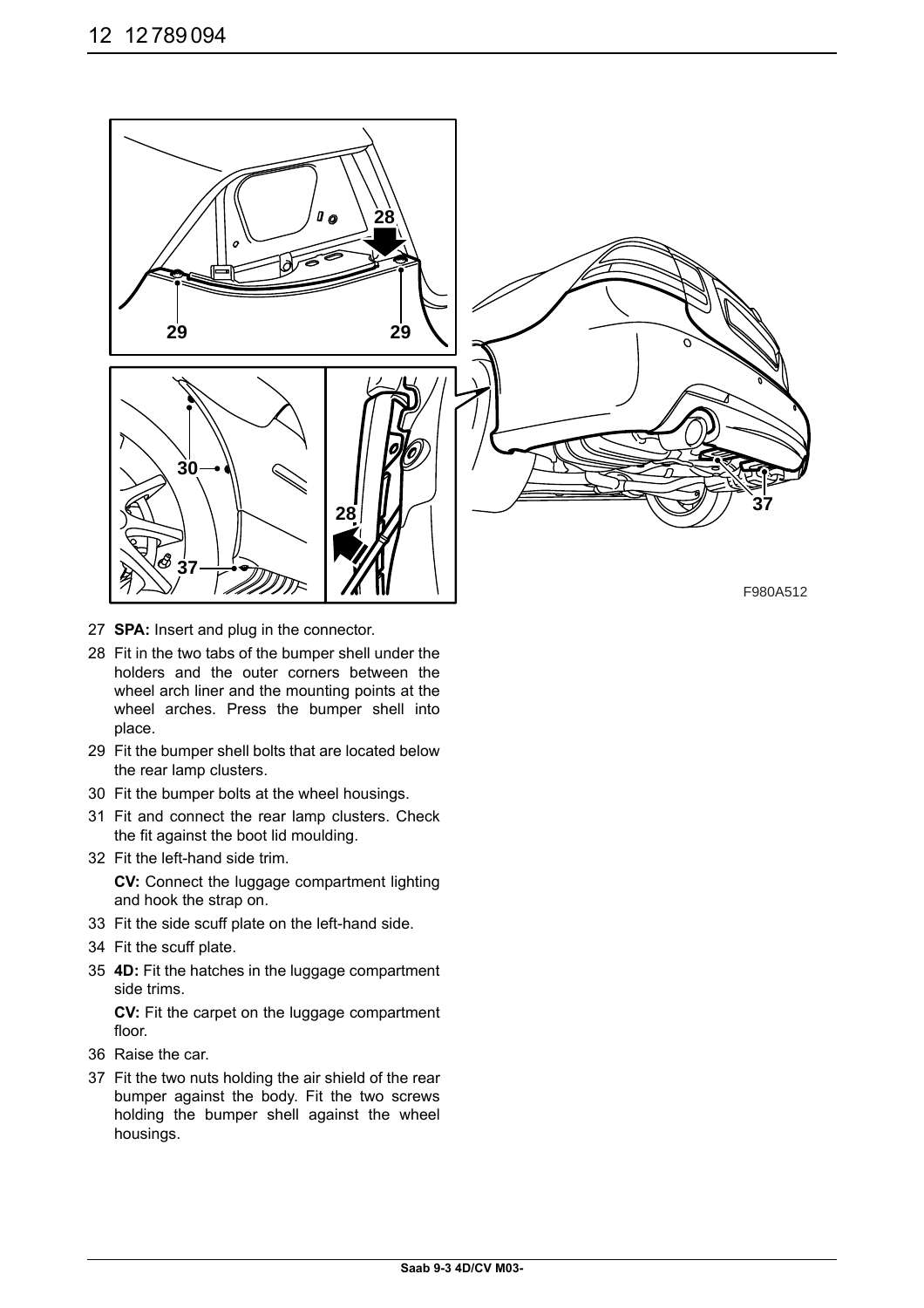

- 38 Fit the connector holder plate with connector to the towing bracket.
- 39 Mount the ball unit to the body bracket.

## **Important**

Insert the screws from the right.

### **Tightening torque 90 Nm (66.5 lbf ft)**

- 40 Lower the car and check the bumper alignment. Adjust if necessary.
- 41 Carefully remove the user instruction page and give it to the customer together with the installation instructions.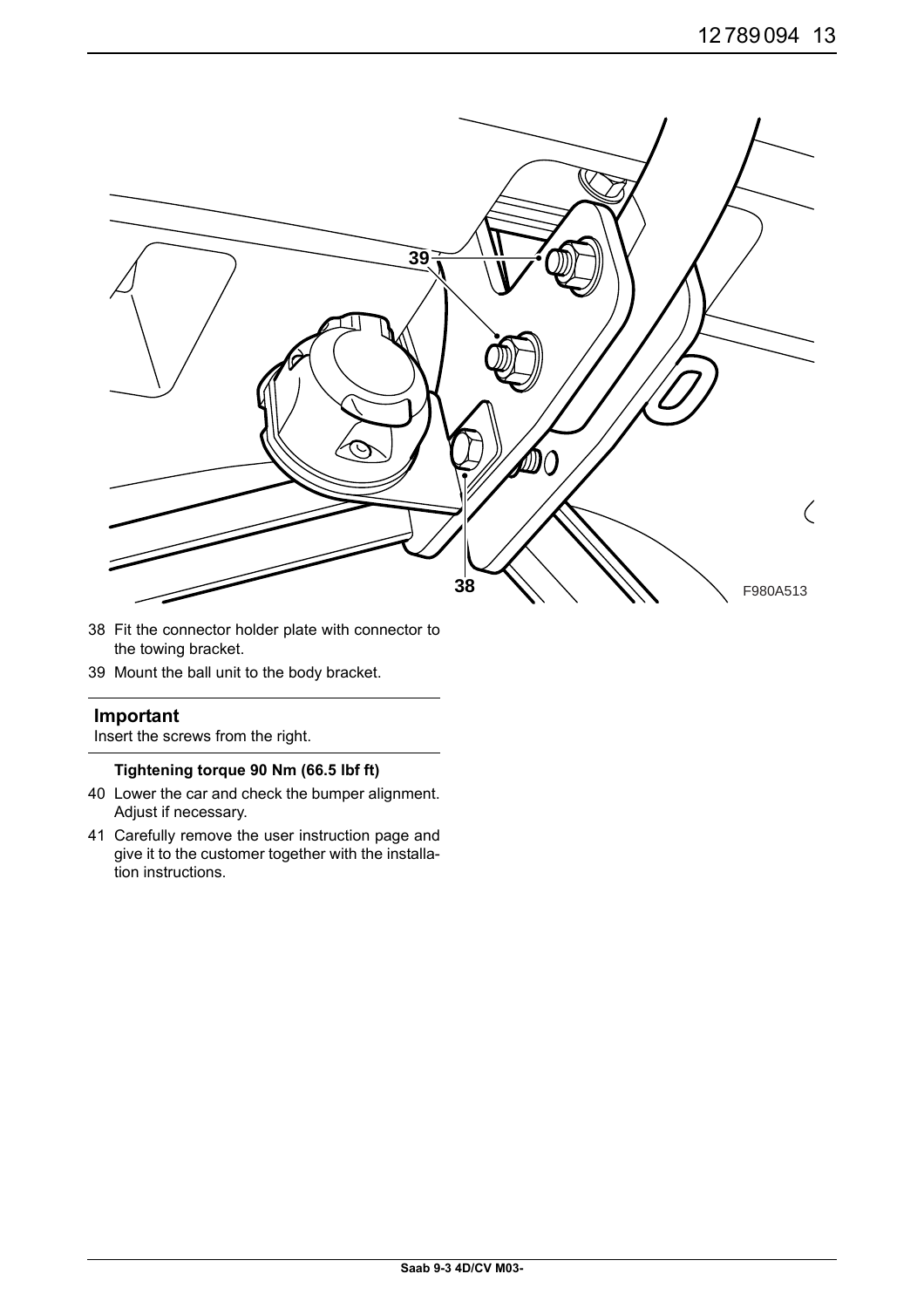## **Wiring diagram**



F3L12 021212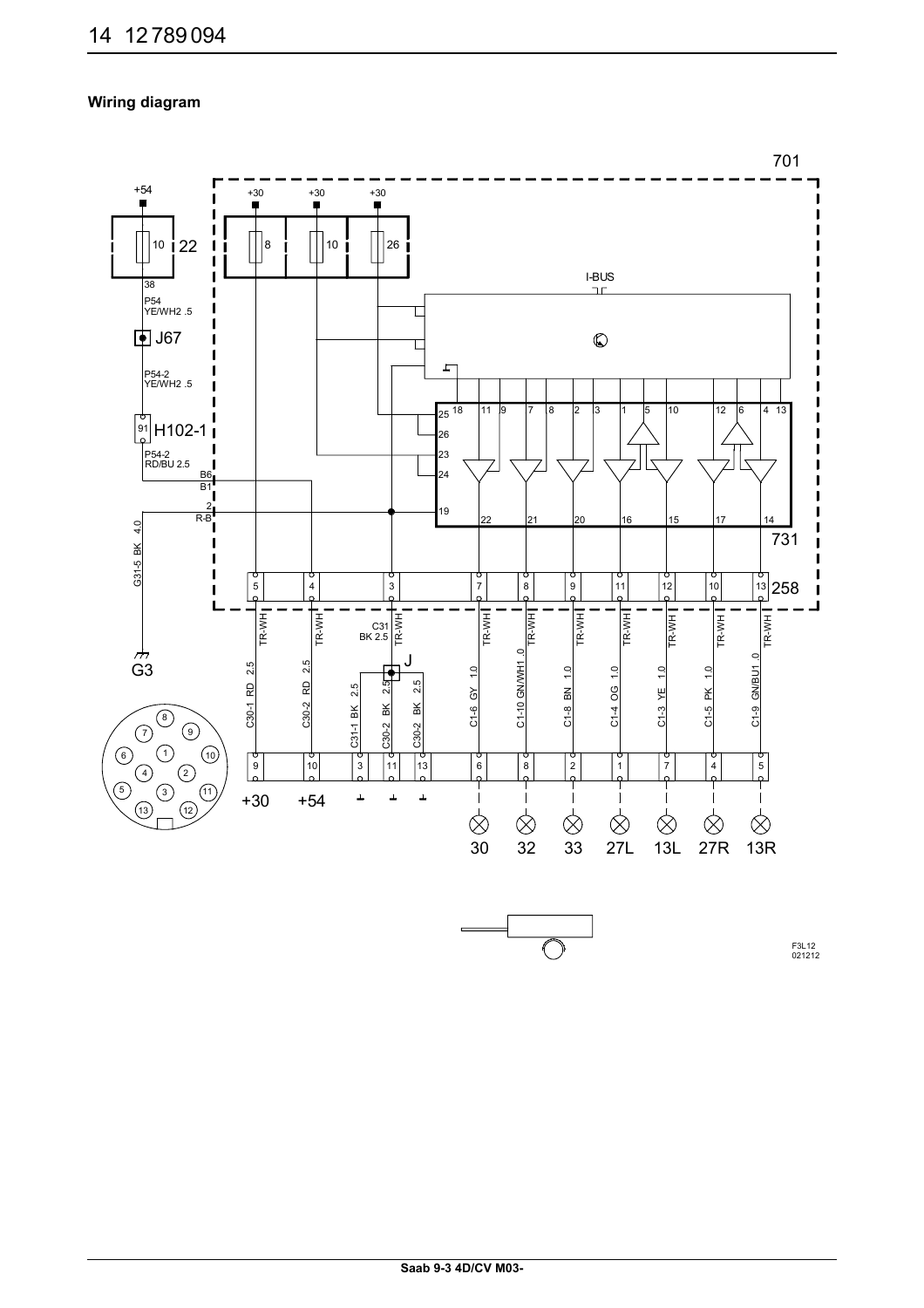## **List of components**

| No.    | Name<br>position                                                                                                                                                                                   |  |  |
|--------|----------------------------------------------------------------------------------------------------------------------------------------------------------------------------------------------------|--|--|
|        | <b>Components</b>                                                                                                                                                                                  |  |  |
| 13     | Lamp, parking light,<br>trailer                                                                                                                                                                    |  |  |
| 22     | Main dashboard fuse box,<br>on the short side of the instrument panel<br>near the left-hand door                                                                                                   |  |  |
| 27     | Lamp, direction indicators,<br>trailer                                                                                                                                                             |  |  |
| 30     | Lamp, brake lights,<br>trailer                                                                                                                                                                     |  |  |
| 32     | Lamp, reversing lights,<br>trailer                                                                                                                                                                 |  |  |
| 33     | Lamp, rear fog lights,<br>trailer                                                                                                                                                                  |  |  |
| 258    | Connector, towbar wiring harness,<br>in the luggage compartment electrical distri-<br>bution box                                                                                                   |  |  |
| 701    | Luggage compartment electrical distribution<br>box, on the wall behind the left rear wheel<br>housing                                                                                              |  |  |
| 731    | Trailer control module,<br>in the luggage compartment electrical distri-<br>bution box                                                                                                             |  |  |
|        | 102-pin connector                                                                                                                                                                                  |  |  |
| H102-1 | Lower left-hand A-pillar                                                                                                                                                                           |  |  |
|        | <b>Crimp connections</b>                                                                                                                                                                           |  |  |
| J      | Approx. 160 mm from the 13-pin connector                                                                                                                                                           |  |  |
| J67    | LHD: Approx. 150 mm from branching point<br>front left floor lighting towards connector<br>H102-1<br>RHD: Approx. 50 mm from branching point<br>grounding point G40 towards grounding<br>point G41 |  |  |
|        | <b>Grounding points</b>                                                                                                                                                                            |  |  |
| G3     | In the luggage compartment below the left-<br>hand light cluster                                                                                                                                   |  |  |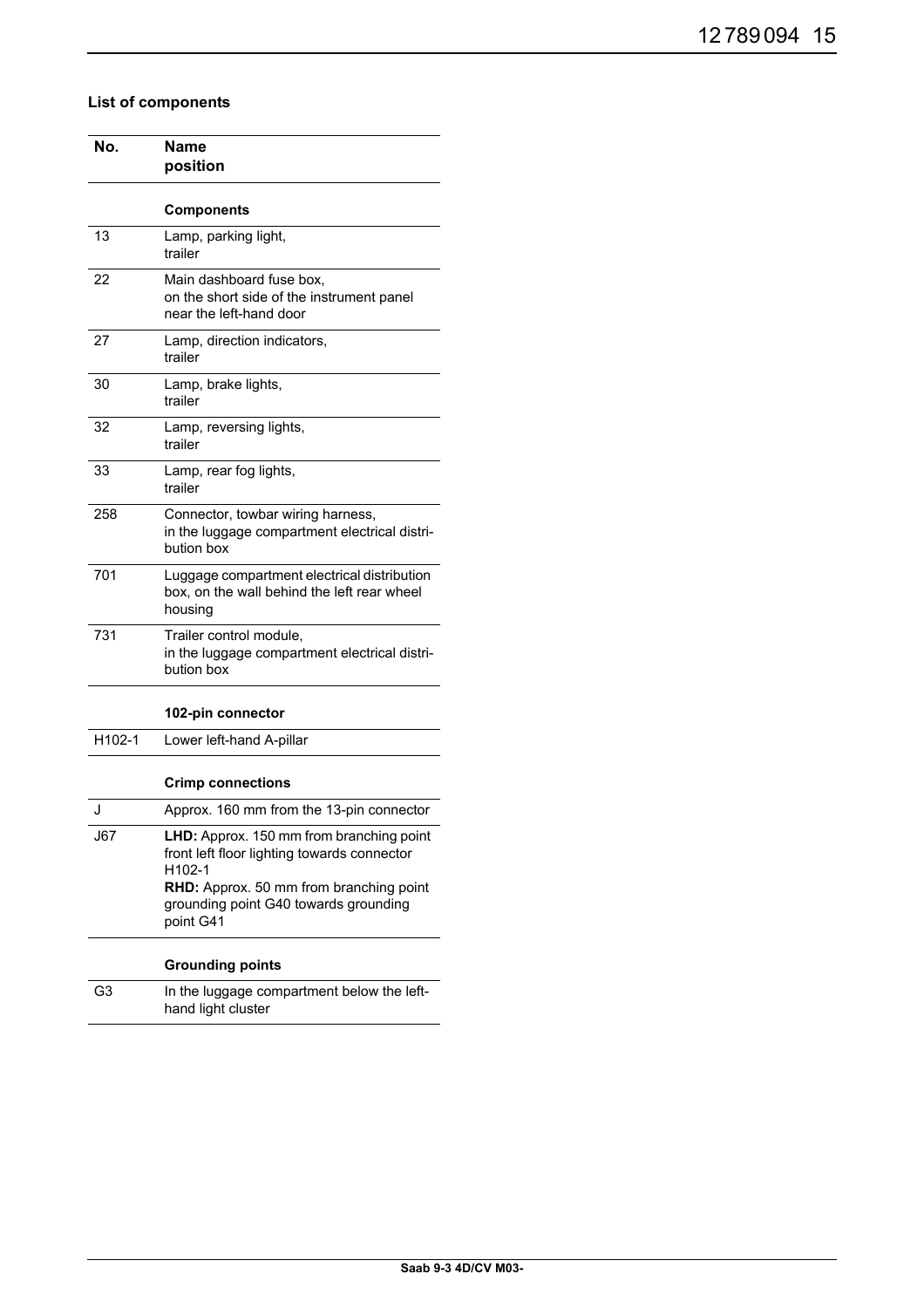## **User instructions**

## **(keep in the car's Owners Manual)**

#### **Important**

If the trailer is equipped with extra electrical equipment in addition to normal outer lighting (e.g. inner lighting or fan) and connected to the car via the trailer's connector, the trailer must be equipped with a 13-pin connector (installed according to ISO 11446) in order to allow for a separate power supply.

## **Important**

**Cars with SPA:** The SPA system will compensate for the towbar when measuring the distance behind the car.